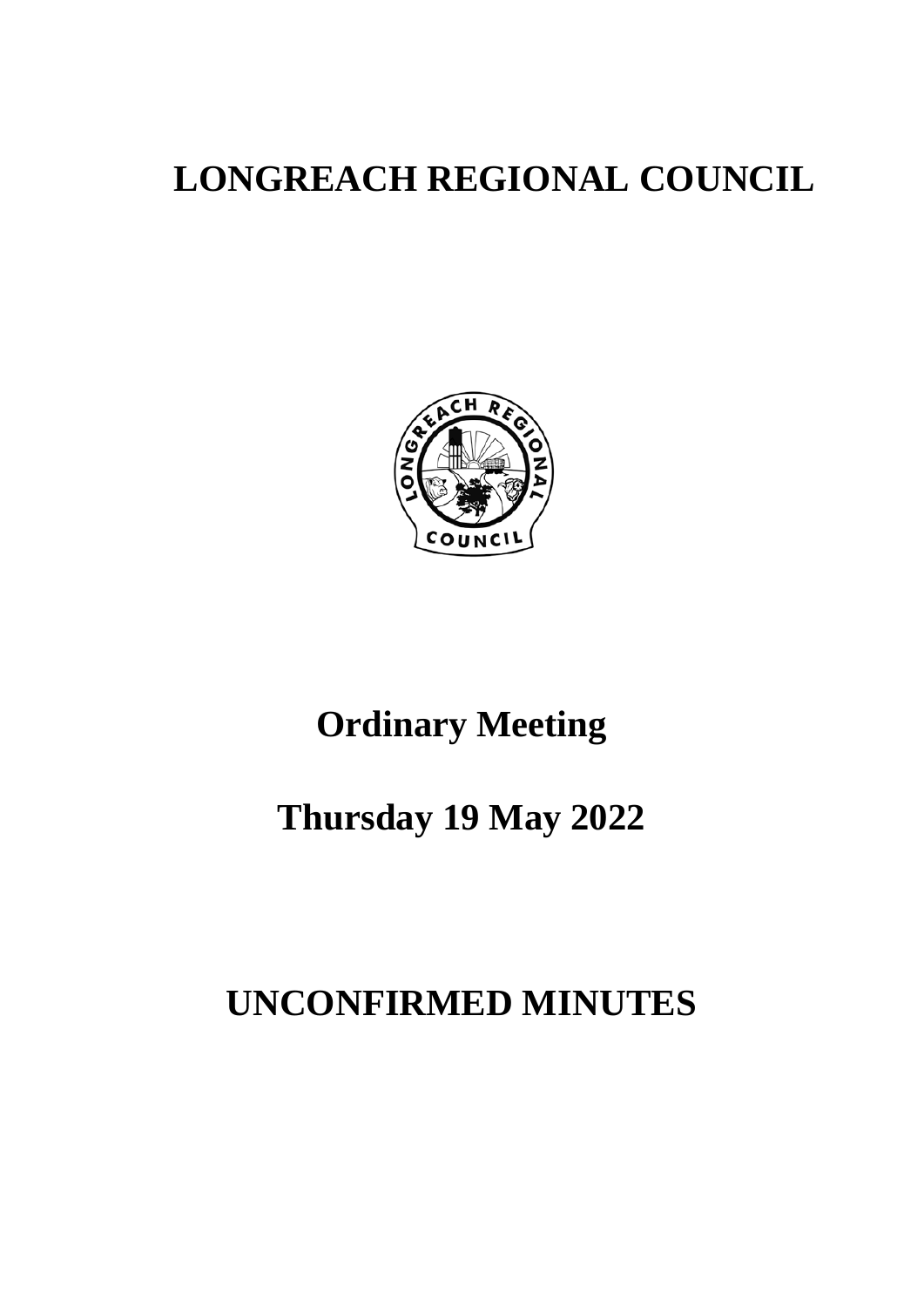# **Index**

| $\mathbf{1}$     |      |                                                                                   |  |  |
|------------------|------|-----------------------------------------------------------------------------------|--|--|
| $\boldsymbol{2}$ |      |                                                                                   |  |  |
| 3                |      |                                                                                   |  |  |
| 5                |      |                                                                                   |  |  |
|                  | 5.1  |                                                                                   |  |  |
| 6                |      |                                                                                   |  |  |
| 7                |      |                                                                                   |  |  |
| 8                |      |                                                                                   |  |  |
| 9                |      |                                                                                   |  |  |
| 10               |      |                                                                                   |  |  |
| 11               |      |                                                                                   |  |  |
|                  | 11.2 |                                                                                   |  |  |
|                  | 11.3 |                                                                                   |  |  |
|                  | 11.4 | Annual Operational Plan Review 2021-2022 - Review for Period Ending 31 March      |  |  |
|                  | 11.5 | Report on Local Government Finance Professionals and Queensland Treasury 7        |  |  |
|                  |      |                                                                                   |  |  |
| 12               |      |                                                                                   |  |  |
|                  | 12.1 |                                                                                   |  |  |
|                  | 12.2 |                                                                                   |  |  |
|                  | 12.3 |                                                                                   |  |  |
|                  | 12.4 |                                                                                   |  |  |
|                  | 12.5 |                                                                                   |  |  |
|                  | 12.6 | Professional Services Pre-Qualified Supplier (Renewal) - 2022-2024 9              |  |  |
| 13               |      | Reception and Consideration of Director Community and Cultural Services Report 10 |  |  |
|                  | 13.1 | Standing matters - Community and Cultural Services Financial Report10             |  |  |
|                  | 13.2 |                                                                                   |  |  |
|                  | 13.3 |                                                                                   |  |  |
|                  | 13.4 |                                                                                   |  |  |
|                  | 13.5 | Referral Agency Assessment Application (Alternative Siting Assessment) - 162      |  |  |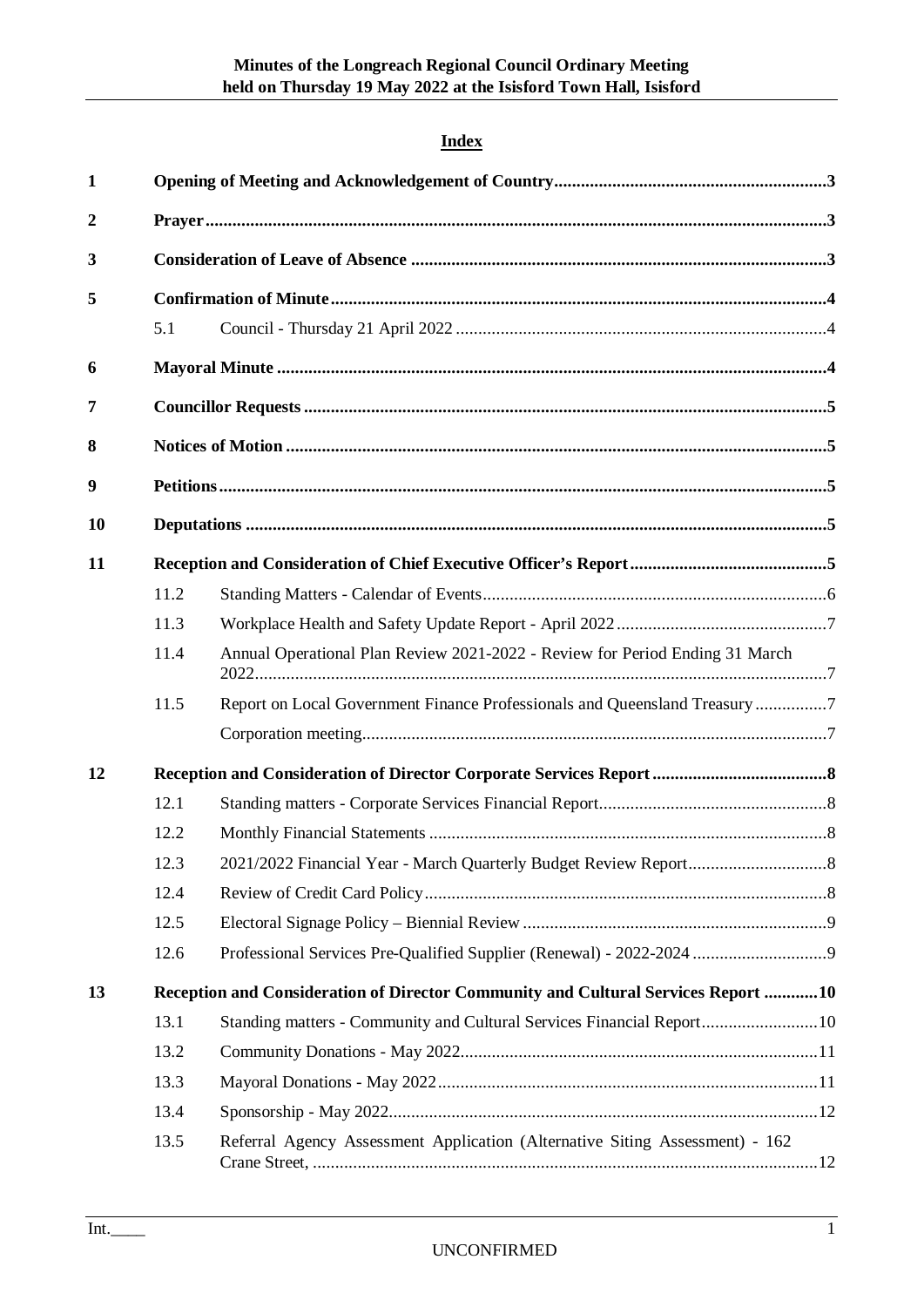|    | 13.6 | Retrospective Referral Agency Assessment Application (Alternative Siting |  |  |  |
|----|------|--------------------------------------------------------------------------|--|--|--|
|    | 13.7 |                                                                          |  |  |  |
| 14 |      | Reception and Consideration of Director Infrastructure Services Report14 |  |  |  |
|    | 14.1 |                                                                          |  |  |  |
| 15 |      |                                                                          |  |  |  |
| 16 |      |                                                                          |  |  |  |
|    | 16.2 |                                                                          |  |  |  |
|    | 16.1 |                                                                          |  |  |  |
| 17 |      |                                                                          |  |  |  |
|    |      |                                                                          |  |  |  |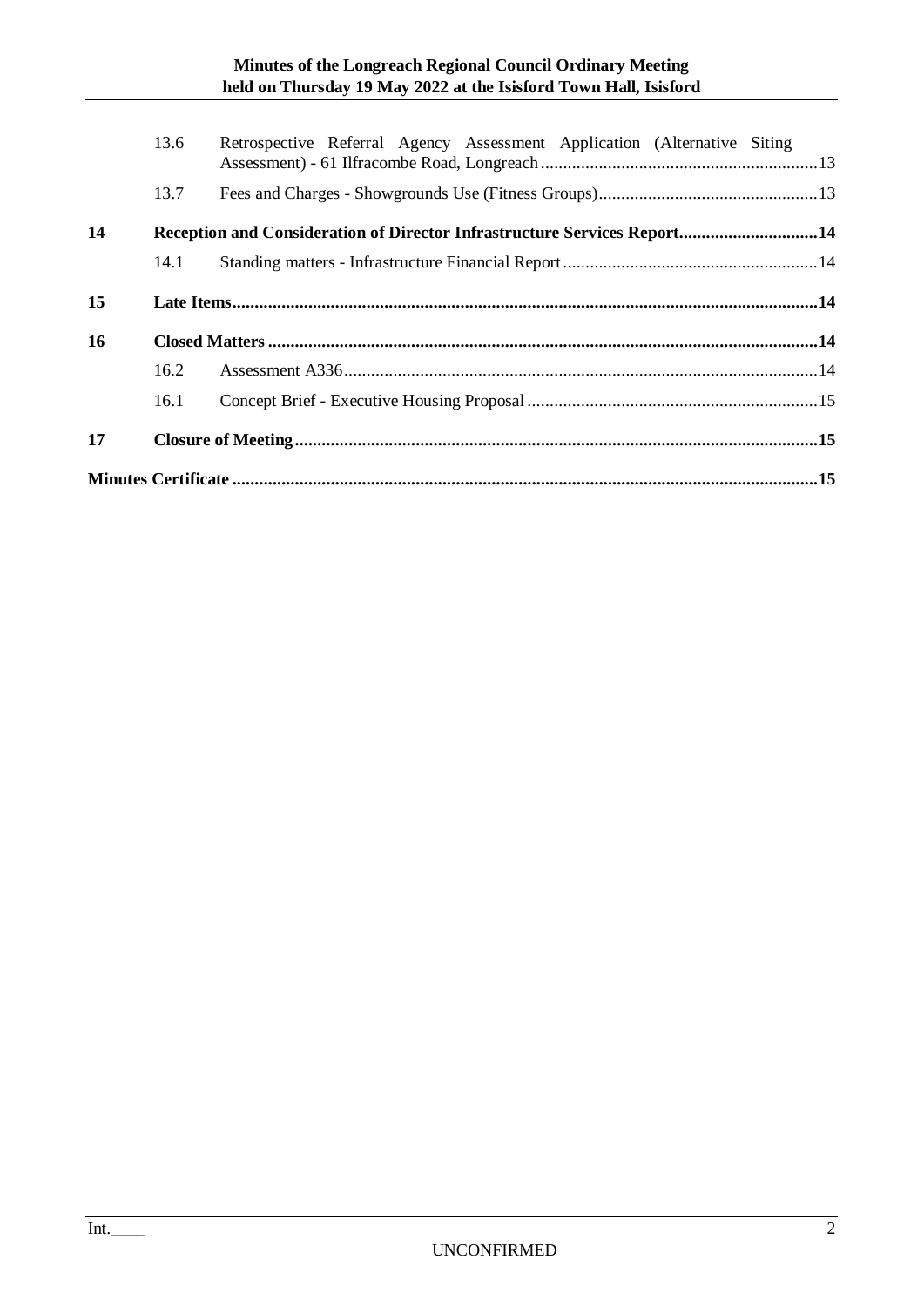#### <span id="page-3-0"></span>**1 Opening of Meeting and Acknowledgement of Country**

Cr Rayner declared the meeting open at 9.03am.

*"We acknowledge the Traditional Owners of the land on which we meet today, and we acknowledge elders past, present and future."*

*Council paid their respects and acknowledged the passing of community members Aileen Williams, Tracy Patterson and Dawn Gay, and Rockhampton community member Jason Riethmuller who had worked closely with Longreach Regional Council.*

#### <span id="page-3-1"></span>**2 Prayer**

Pastor Steve Cavill, of the Outback Aerial Mission, opened the meeting with a prayer.

#### **PRESENT**

| <b>Councillors</b> |              |  |
|--------------------|--------------|--|
| Mayor              | Cr AC Rayner |  |
| Deputy Mayor       | Cr LJ Nunn   |  |
|                    | Cr AJ Emslie |  |
|                    | Cr TM Hatch  |  |
|                    | Cr TJ Martin |  |
|                    | Cr TFB Smith |  |

#### **Officers**

| Chief Executive Officer, Acting                    | Mr Scott Mason       |
|----------------------------------------------------|----------------------|
| Director of Corporate Services, Acting             | Mrs Kimberley Dillon |
| Director of Community and Cultural Services        | Ms Lisa Young        |
| Director of Infrastructure Services                | Mr Roger Naidoo      |
| Executive Officer, Economic Development and Public |                      |
| <b>Affairs</b>                                     | Mr Simon Kuttner     |
| Manager Workplace Health & Safety &                |                      |
| <b>Human Resources</b>                             | Ms Grace Jones       |
| Assistant to Chief Executive Officer, Mayor and    |                      |
| Councillors, Acting                                | Ms Tania Edwards     |
|                                                    |                      |

#### **Public Gallery**

Michael Williams - Journalist, Longreach Leader

#### **Apologies**

Cr Bignell.

#### <span id="page-3-2"></span>**3 Consideration of Leave of Absence**

Cr Bignell was granted leave of absence from this meeting.

#### **4 Declaration of any Prescribed / Declarable Conflicts of Interest by Councillors and Senior Council Officers**

**4.1 Declaration of Prescribed Conflicts of Interest on any Item of Business**

Pursuant to section 150EG, 150EH, 150EI, 150EJ, 150EK, 150EL and 150EM of the *Local Government Act 2009,* a Councillor who has a prescribed conflict of interest in a matter must notify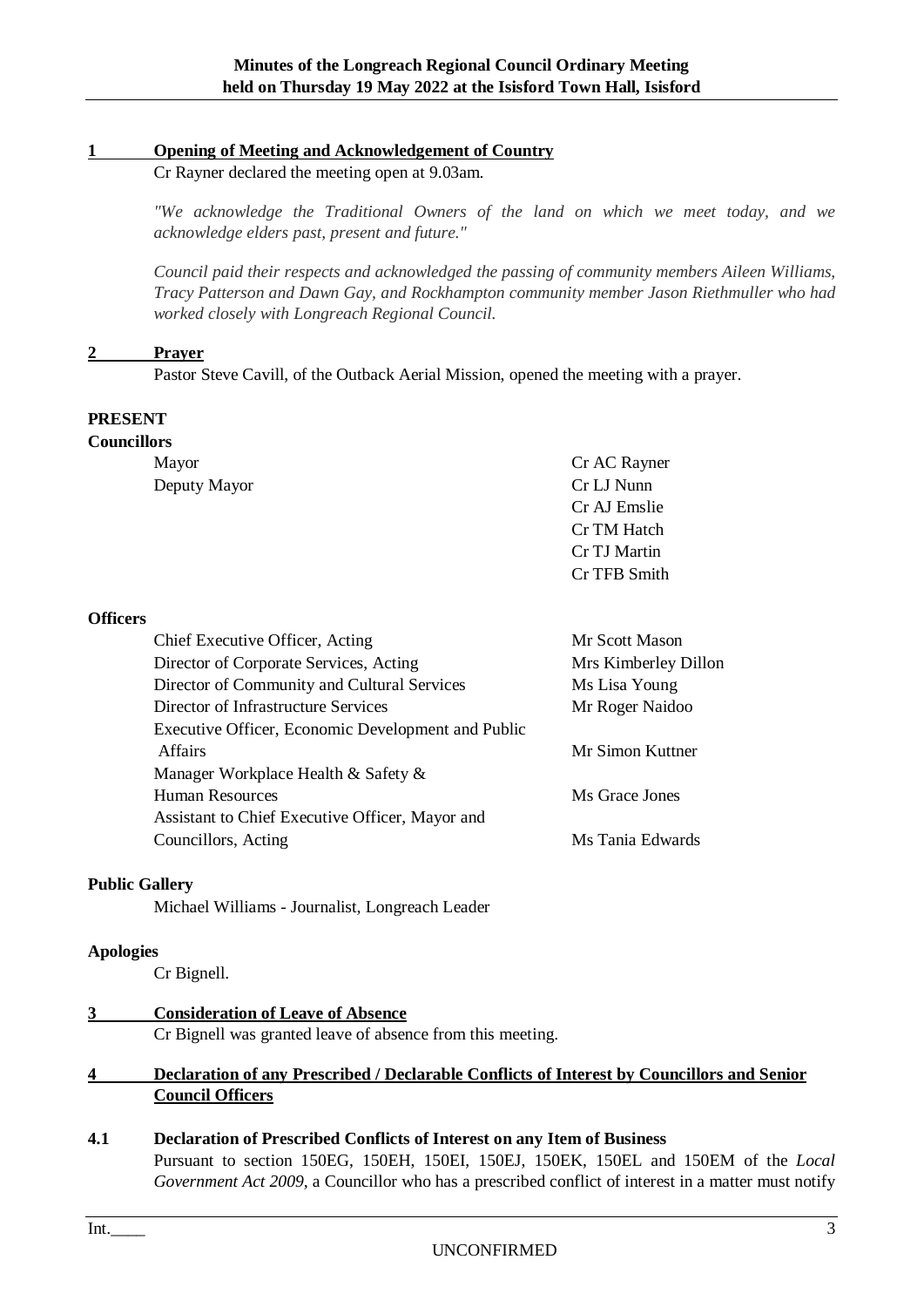Council of the potential benefit or loss, and if applicable, provide the name of the related person and their relationship with them. They may not participate in a decision relating to the matter and must leave the meeting.

*No declarations were made during this point of the meeting.*

#### **4.2 Declaration of a Declarable Conflict of Interest on any Item of Business**

Pursuant to section 150EN, 150EO, 150EP, 150EQ, 150ER, 150ES and 150ET of the *Local Government Act 2009,* a Councillor who has a declarable conflict of interest in a matter must notify Council of the nature of the interest, if applicable, name of the related person, the relationship to them, and the nature of the interest, and/or the value and date of any gift received.

The Councillor may voluntarily leave the meeting and not participate in a decision relating to the matter or;

Other Councillors may vote on this matter and decide if;

- (a) the Councillor must leave the meeting and not participate in a decision relating to the matter; or
- (b) the Councillor may remain in the meeting and participate in a decision relating to the matter.
- **Item 13.7** Cr Martin advised he has a Declarable Interest for item 13.7 Fees and Charges -Showgrounds Use (Fitness Groups). He noted he would leave the meeting for this item.
- **Item 13.7** Director of Community and Cultural Services, Lisa Young advised she has an interest for item 13.7 Fees and Charges - Showgrounds Use (Fitness Groups). The nature of the interest is Lisa will potentially run a small fitness group who will potentially access the fee. She noted she would leave the meeting for this item.

#### <span id="page-4-0"></span>**5 Confirmation of Minute**

#### <span id="page-4-1"></span>**5.1 Council - Thursday 21 April 2022**

*(Res-2022-05-001) Moved Cr Nunn seconded Cr Smith That the Minutes of the Council Ordinary Meeting held on Thursday 21 April 2022, be confirmed. CARRIED*

#### <span id="page-4-2"></span>**6 Mayoral Minute**

Cr Rayner provided a verbal report on matters addressed by him since the last meeting.

Cr Rayner acknowledged the passing of Tracy Patterson, a valued member of the Longreach Regional Council staff. Tracy's service will take place on Friday  $20<sup>th</sup>$  May at 11am at the Longreach Lawn Cemetery and will be attended by Cr Rayner, many Councillors, Executive Leadership Team and staff from the Council.

Cr Rayner attended the Longreach ANZAC Day Dawn Service and the commemoration ceremony held in the Civic and Cultural Centre due to the heavy rain.

Cr Rayner acknowledged his thanks to Cr Bignell and Cr Hatch for supporting ANZAC services at Isisford and Ilfracombe.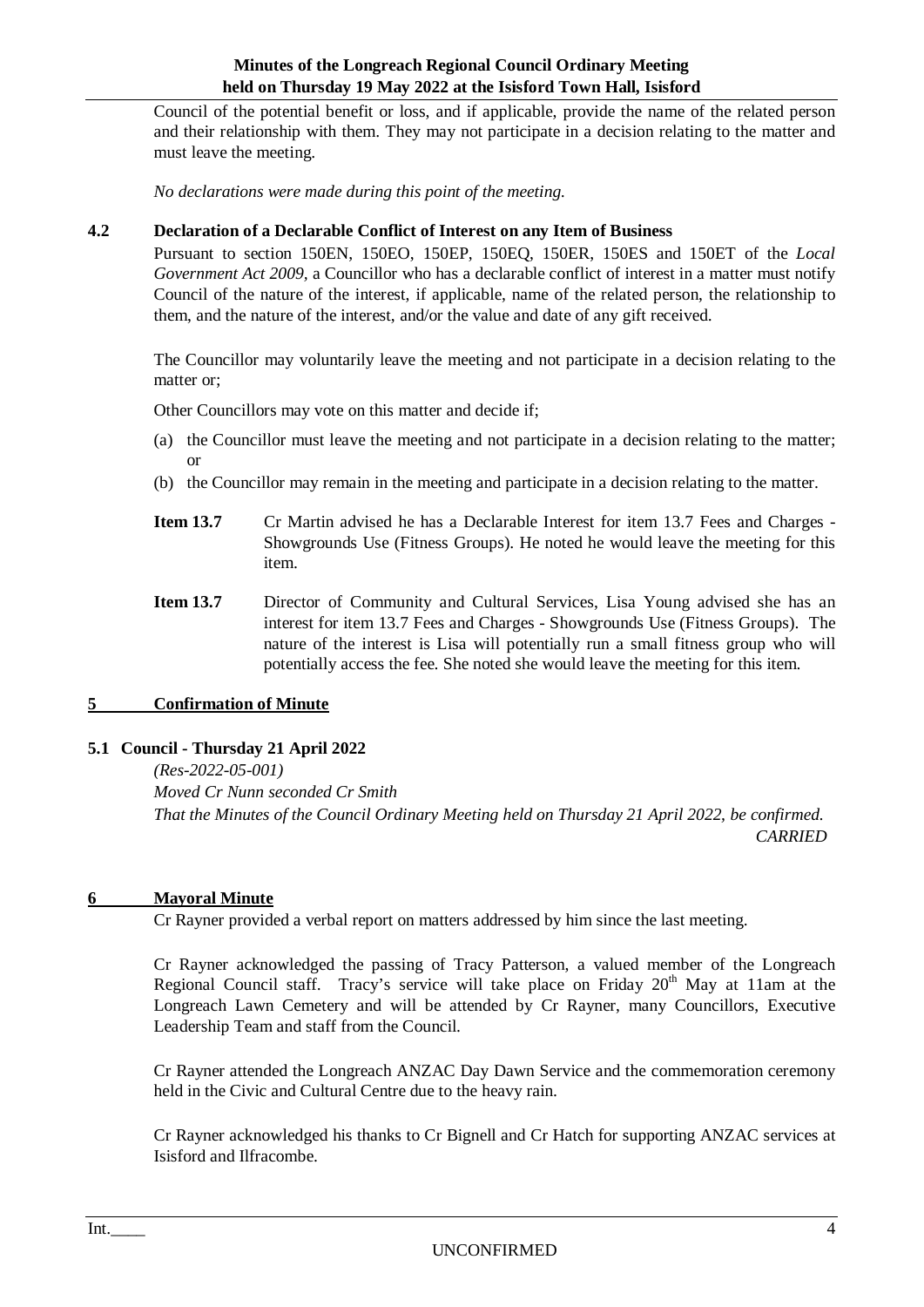Due to the Australian Government Bureau of Meteorology (BOM) forecast of heavy rain across the catchment and the expected major flooding, numerous Local Disaster Management Group (LDMG) meetings were chaired by Cr Rayner in preparation. Whilst the BOM forecast was highly inaccurate, the planning and preparation was very beneficial for the LDMG to increase knowledge and preparedness.

Cr Rayner actively provided support to the Road to Rodeo committee and attended the two-day event which was very successful.

Cr Rayner hosted the Assistant Tourism Minister, Michael Healy who was representing the Tourism Minister at the Road to Rodeo event. Whilst the Assistant Minister was in town, Cr Rayner organised an inspection of key developments including the proposed weir raising project.

Cr Rayner and Chief Executive Officer met with Leanne Kohler for an update on Outback Independent Living.

Media interviews were undertaken with ABC Television Sydney, ABC Longreach, Channel 9 and 4 LG. Focus was on potential impact and benefits of the floods.

- <span id="page-5-0"></span>**7 Councillor Requests**
	- Nil
- <span id="page-5-1"></span>**8 Notices of Motion** Nil
- <span id="page-5-2"></span>**9 Petitions** Nil
- <span id="page-5-3"></span>**10 Deputations** Nil

## <span id="page-5-4"></span>**11 Reception and Consideration of Chief Executive Officer's Report**

#### **11.1 Standing matters - Governance Financial Report**

Consideration of the Governance Financial Report.

*(Res-2022-05-002) Moved Cr Hatch seconded Cr Emslie That Council receive the Governance Financial Report for information.*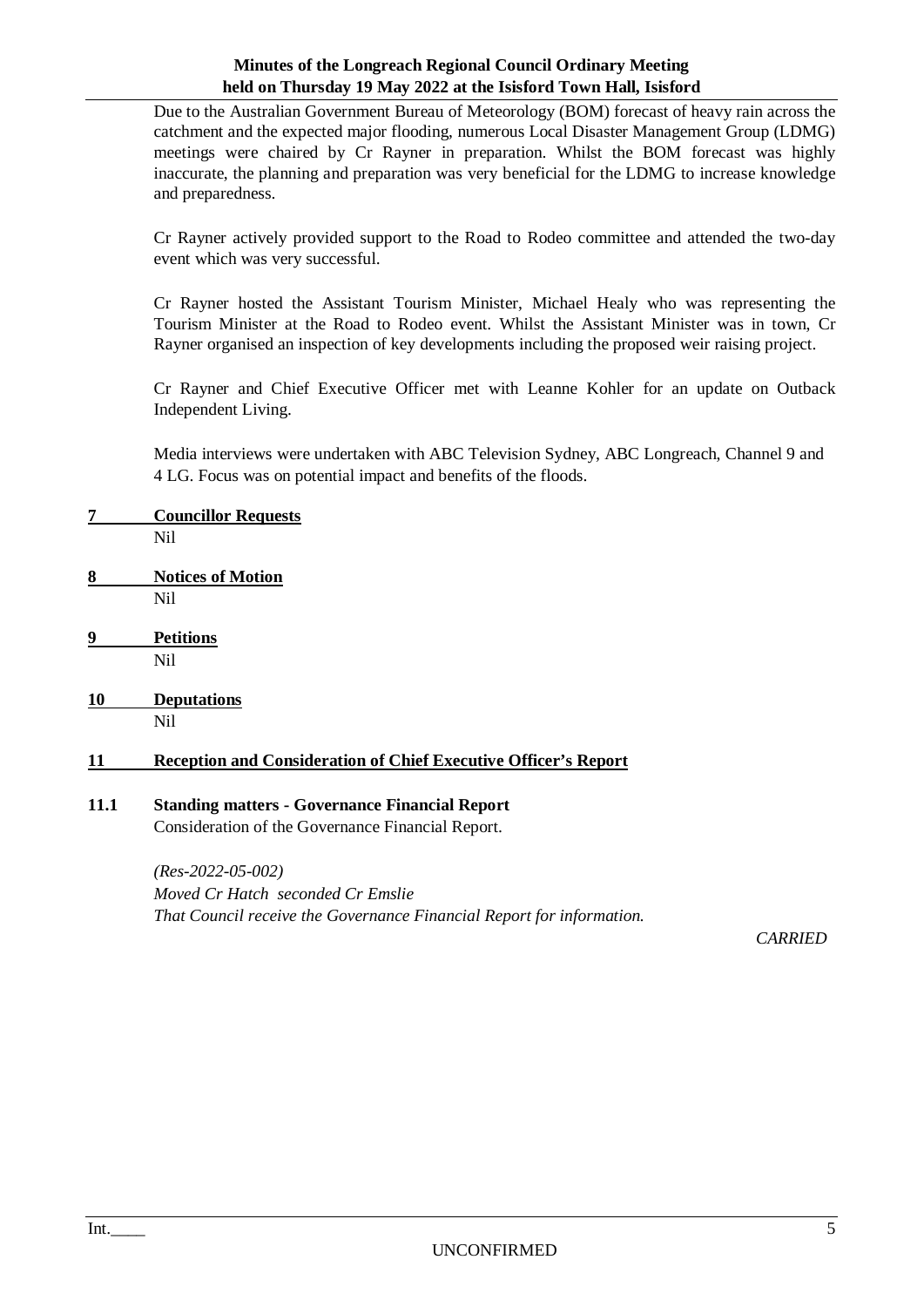## <span id="page-6-0"></span>**11.2 Standing Matters - Calendar of Events**

#### **Calendar of Events, Upcoming Meetings and Conferences for Councillors**

*(Res-2022-05-003)* 

*Moved Cr Smith seconded Cr Emslie*

*That Council receive the Calendar of Events for information as amended and presented.*

| <b>Date</b>            | <b>Event</b>                                             | Location                                                                                                                            | Participants                                                                                |  |
|------------------------|----------------------------------------------------------|-------------------------------------------------------------------------------------------------------------------------------------|---------------------------------------------------------------------------------------------|--|
| <b>May 2022</b>        |                                                          |                                                                                                                                     |                                                                                             |  |
| 4 Wed                  | Councillor/Director<br><b>Strategic Round Table</b>      | Location Stockman's Hall of Fame<br>2.30pm-5.30pm                                                                                   | All Councillors, Executive<br>Leadership Team and<br>Officers                               |  |
| 5 Thur                 | <b>LEB Stakeholder</b><br><b>Advisory Group</b>          | <b>Longreach Pastoral College</b><br>11.30am-5.30pm                                                                                 | Mayor and Chief Executive                                                                   |  |
| $17$ Tue               | <b>Councillor Briefing</b>                               | <b>Fairmount Rooms</b><br>Longreach Civic Centre<br>$8.00am - 5.00pm$                                                               | All Councillors, Chief<br><b>Executive Officer and</b><br><b>Executive Leadership Team</b>  |  |
| 18 Wed                 | White Card Training                                      | <b>RAPARD Prepare to Work Safely</b><br>in the Construction Industry (White<br>Card)<br>Longreach Civic Centre<br>$8.30am - 2.00pm$ | All Councillors, Chief<br><b>Executive Officer and</b><br><b>Executive Leadership Team</b>  |  |
| 19 Thu                 | <b>Council Meeting</b>                                   | <b>Isisford Town Hall</b><br>$9:00am - 5:00pm$                                                                                      | All Councillors, Chief<br><b>Executive Officer</b> , Directors<br>and Members of the Public |  |
| 20 Fri                 | Audit & Risk Committee<br>Meeting                        | <b>Fairmount Rooms</b><br>Longreach Civic Centre<br>1.30pm-4.30pm                                                                   | Mayor, Cr Nunn, Cr Martin,<br>Chief Executive Officer and<br><b>Chief Financial Officer</b> |  |
| $24$ Tue $-$<br>25 Wed | <b>RAPAD</b> Meeting                                     | <b>TBC</b>                                                                                                                          | Mayor and Chief Executive<br>Officer                                                        |  |
| 31 Tue                 | 2022/23 FY Budget:<br>Workshop 2                         | <b>Fairmount Rooms</b><br>Longreach Civic Centre<br>$9:00am - 4.30pm$                                                               | All Councillors, Chief<br>Executive Officer, and<br>Executive Leadership Team               |  |
| <b>June 2022</b>       |                                                          |                                                                                                                                     |                                                                                             |  |
| 1 Wed                  | Councillor/Director<br><b>Strategic Round Table</b>      | <b>Location TBC</b><br>$12:00 \text{pm} - 3:00 \text{pm}$                                                                           | All Councillors, Executive<br>Leadership Team and<br>Officers                               |  |
| 13 Mon                 | 2022/23 FY Budget:<br>Workshop 3                         | <b>Fairmount Rooms</b><br>Longreach Civic Centre<br>$9:00am - 4:30pm$                                                               | All Councillors, Chief<br>Executive Officer, and<br><b>Executive Leadership Team</b>        |  |
| 14 Tue                 | <b>Councillor Briefing</b>                               | <b>Fairmount Rooms</b><br>Longreach Civic Centre<br>$8am - 5pm$                                                                     | All Councillors, Chief<br><b>Executive Officer and</b><br><b>Executive Leadership Team</b>  |  |
| 16 Thu                 | <b>Council Meeting</b>                                   | <b>Council Chambers</b><br>Longreach Civic Centre<br>$9:00am - 5:00pm$                                                              | All Councillors, Chief<br><b>Executive Officer, Directors</b><br>and Members of the Public  |  |
| 29 Wed                 | Special Council Meeting<br>$-2022/23$ Budget<br>Adoption | <b>Council Chambers</b><br>Longreach Civic Centre<br>$1:00 \text{pm} - 4:30 \text{pm}$                                              | All Councillors, Chief<br><b>Executive Officer, Directors</b><br>and Members of the Public  |  |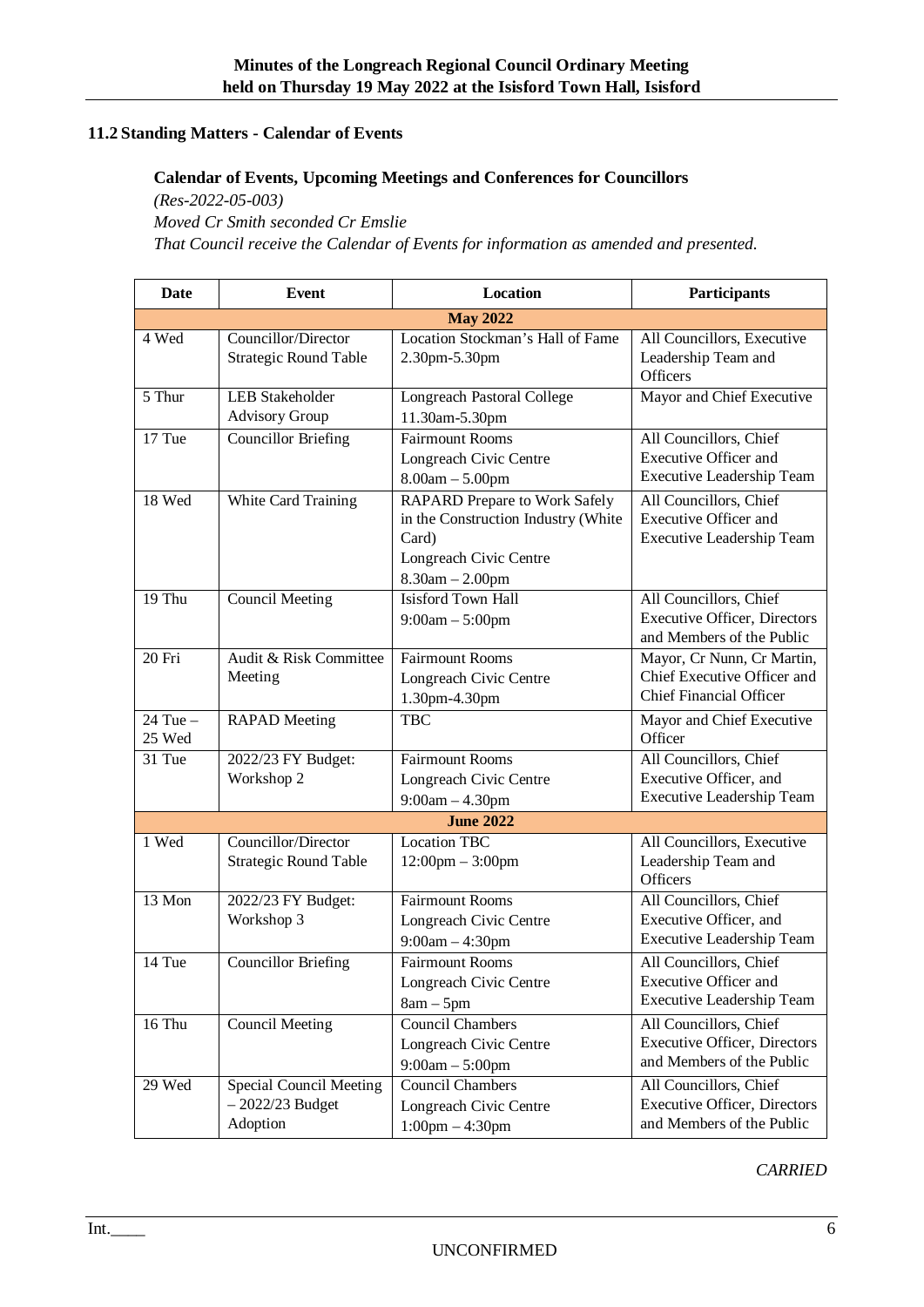# <span id="page-7-0"></span>**11.3 Workplace Health and Safety Update Report - April 2022**

This report provides a summary of Council's health and safety performance as at 30 April 2022, highlighting issues, risks and opportunities, impacting on the employee health and safety in the workplace.

*(Res-2022-05-004) Moved Cr Nunn seconded Cr Hatch That Council accept the Workplace Health and Safety Update Report for period ending 30 April 2022, as presented.*

*CARRIED*

*(Res-2022-05-005) Moved Cr Smith seconded Cr Hatch That Council instruct the Chief Executive Officer to present a report to a future meeting that outlines risks and mitigation measures in relation to underground infrastructure at the Longreach Showgrounds.* 

*CARRIED*

# <span id="page-7-1"></span>**11.4 Annual Operational Plan Review 2021-2022 - Review for Period Ending 31 March 2022**

Consideration of a review of the Annual Operational Plan 2021-2022.

Pursuant to the provisions of section 174 of the *Local Government Regulation 2012,* the Chief Executive Officer must present a written assessment of the local government's progress towards implementing the Annual Operational Plan at a meeting at regular intervals of not more than three (3) months.

*(Res-2022-05-006) Moved Cr Emslie seconded Cr Hatch That pursuant to section 174(3) of the Local Government Regulation 2012, Council adopt a satisfactory evaluation of the Annual Operational Plan 2021-2022, for the period ended 31 March 2022.*

*CARRIED*

# <span id="page-7-2"></span>**11.5 Report on Local Government Finance Professionals and Queensland Treasury**

# <span id="page-7-3"></span>**Corporation meeting**

Consideration of the report on representation of the Remote Area Planning and Development Board (RAPAD) at the Local Government Finance Professionals and Queensland Treasury Corporation.

*(Res-2022-05-007)* 

*Moved Cr Emslie seconded Cr Hatch* 

*That Council accept the Acting Chief Executive Officer's report on his attendance at the Local Government Finance Professionals and Queensland Treasury Corporation meeting, as presented.*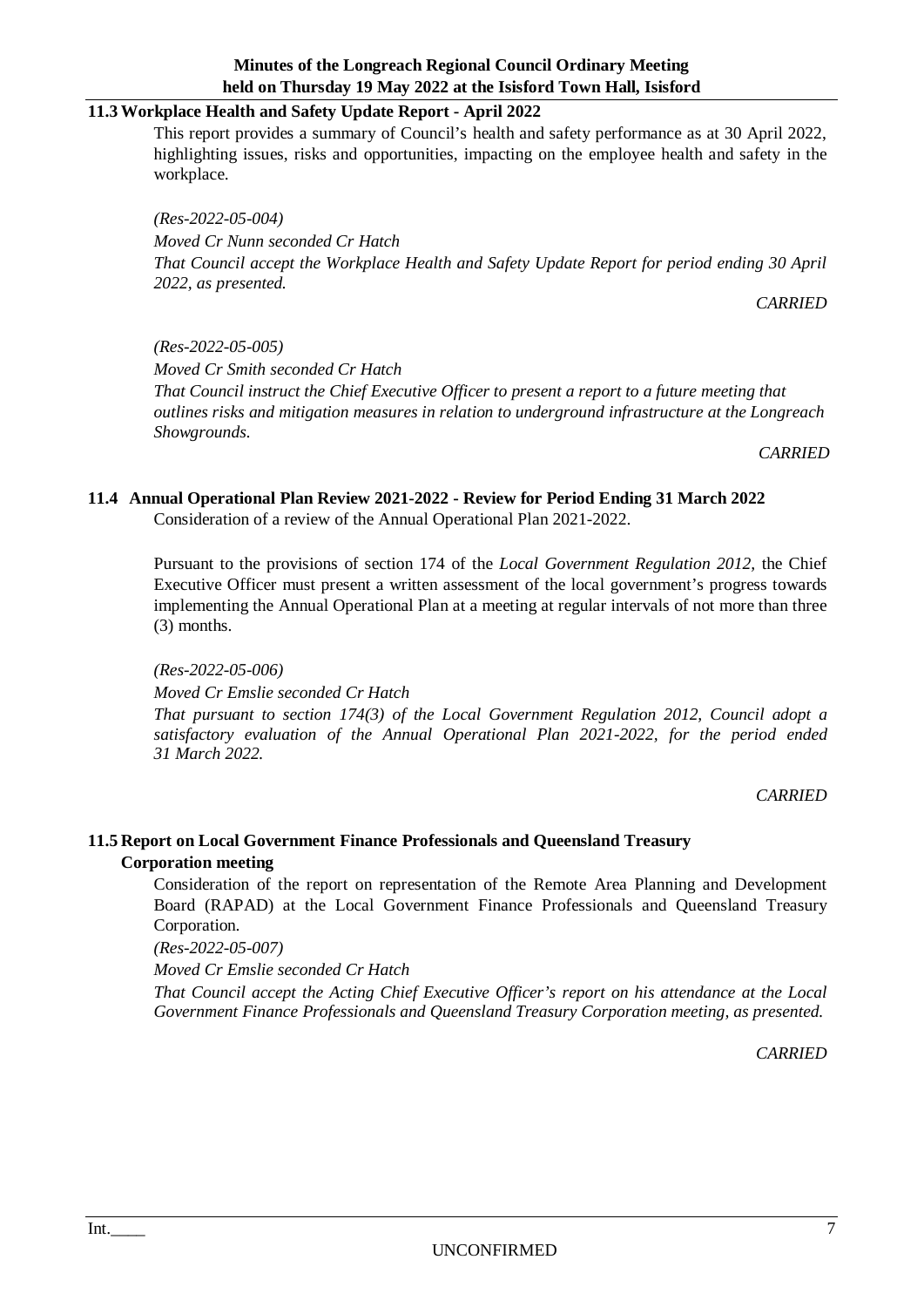# <span id="page-8-0"></span>**12 Reception and Consideration of Director Corporate Services Report**

# <span id="page-8-1"></span>**12.1 Standing matters - Corporate Services Financial Report**

Consideration of the Corporate Services Financial Report for month ending 30 April 2022. *(Res-2022-05-008) Moved Cr Smith seconded Cr Nunn That Council receive the Corporate Services Financial Report for information.*

*CARRIED*

# <span id="page-8-2"></span>**12.2 Monthly Financial Statements**

Consideration of the financial statements for the period ending 30 April 2022: *(Res-2022-05-009) Moved Cr Emslie seconded Cr Martin That the monthly financial statements for the period ending 30 April 2022, be adopted, as presented.*

#### *CARRIED*

## <span id="page-8-3"></span>**12.3 2021/2022 Financial Year - March Quarterly Budget Review Report**

Consideration of a budget review for the quarter ending 31 March 2022 pursuant to Section 170 of the *Local Government Regulation 2012,* where Council may, by resolution, amend the budget for a financial year at any time before the end of the financial year. *(Res-2022-05-010)* 

*Moved Cr Hatch seconded Cr Smith*

*That pursuant to section 170(3) of the Local Government Regulation 2012, Council adopts the Budget Review, as presented.*

*CARRIED*

*(Res-2022-05-011) Moved Cr Smith seconded Cr Hatch That Council instruct the Chief Executive Officer to present a report to a future meeting that outlines and presents alternative options regarding the management of Council's borrowings.*

*CARRIED*

#### <span id="page-8-4"></span>**12.4 Review of Credit Card Policy**

Consideration of the 01-15 Credit Card Policy after its bi-annual review.

*(Res-2022-05-012) Moved Cr Hatch seconded Cr Emslie That Council adopts 01-15 Corporate Credit Card Policy, as presented.*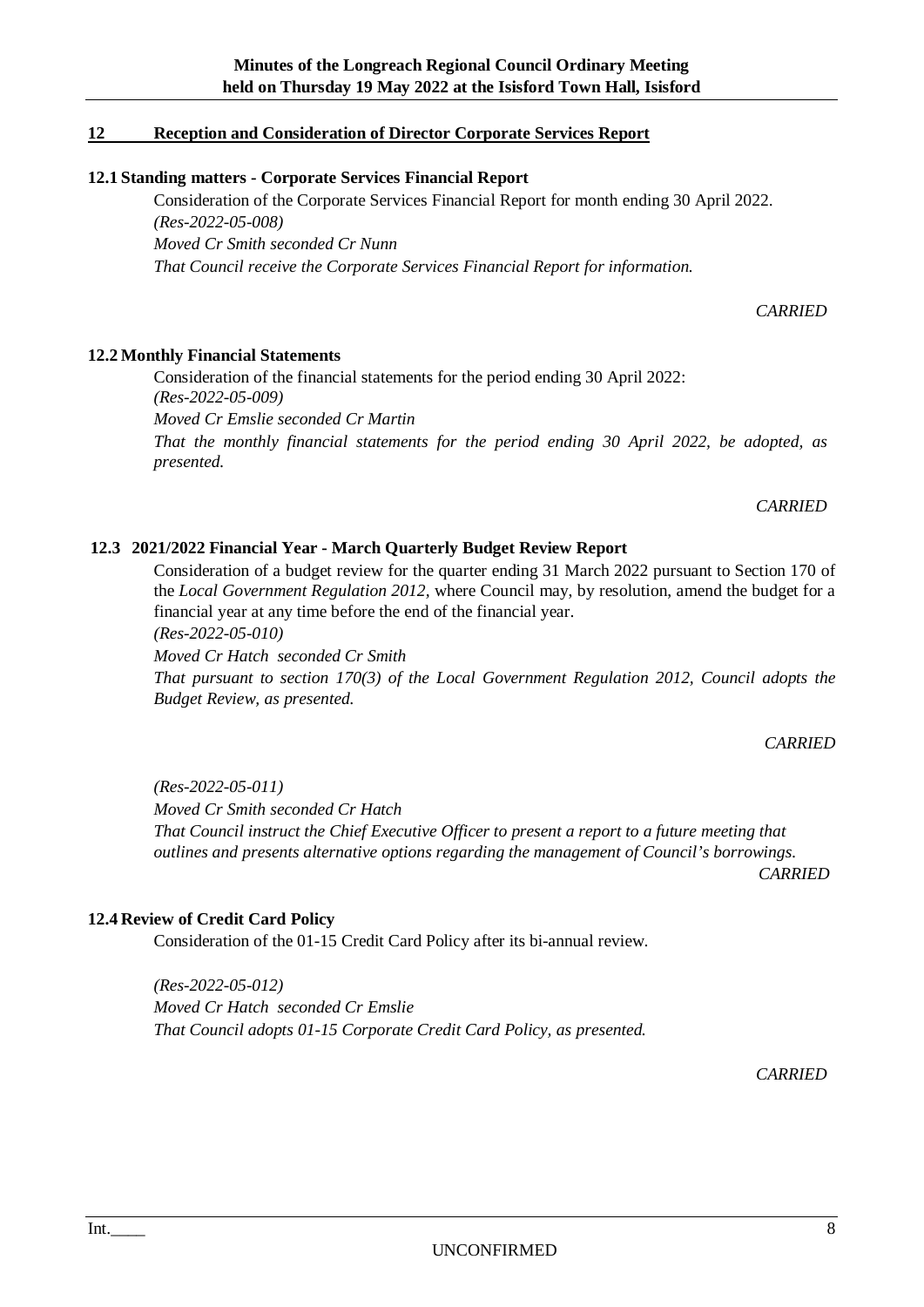#### <span id="page-9-0"></span>**12.5 Electoral Signage Policy – Biennial Review**

Consideration of Electoral Signage Policy 5.6 which is due for biennial review.

*(Res-2022-05-013) Moved Cr Martin seconded Cr Emslie That Council adopts the Election Signage Policy No. 5.2, as presented.*

*CARRIED*

#### <span id="page-9-1"></span>**12.6 Professional Services Pre-Qualified Supplier (Renewal) - 2022-2024**

Consideration of the establishment of a two (2) year Pre-Qualified Supplier Register for Professional Services.

*(Res-2022-05-014) Moved Cr Hatch seconded Cr Smith That in accordance with Section 232 of the Local Government Regulation 2012, Council adopts the following register of Pre-qualified Suppliers for the following Panels:-*

#### *LRC112021 Professional Services Pre-Qualified Panel*

| ACS Engineers (Aust.) Pty. Ltd.                           | Masters Surveying Pty Ltd            |
|-----------------------------------------------------------|--------------------------------------|
| Acumentis Group Limited                                   | <b>MBA Lawyers</b>                   |
| Air Consulting Australia Pty Ltd                          | <b>MBMpl Pty Ltd</b>                 |
| Aliga Pty ltd                                             | McInnes Wilson Lawyers               |
| Allaboutxpert Australia Pty Ltd                           | <b>McKays Solicitors</b>             |
| APV Valuers & Asset Management                            | Mead Perry Group Pty Ltd             |
| ATI Australia Pty limited                                 | Meridian Urban Pty Ltd               |
| <b>Bluesphere Environmental Pty Ltd</b>                   | Meritos Group Pty Ltd                |
| Built Environment Collective Pty Ltd                      | Mewing Planning Consultants Pty Ltd  |
| <b>CETEC Pty Ltd</b>                                      | Moray & Agnew                        |
| City Water Technology Pty Ltd                             | <b>Morcom Surveyors</b>              |
| Civity Pty Ltd                                            | Niche Environment & Heritage Pty Ltd |
| Cormac Rd Civil Pty Ltd                                   | Norton Rose Australia                |
| <b>Corporate Training Solutions Australia</b><br>Pty Ltd  | Omni Procurement Solutions Pty Ltd   |
| Cowie Environmental Services Pty Ltd                      | <b>Orion Project Consulting</b>      |
| <b>CP-Architects Pty Ltd</b>                              | Outside the Box Group Pty Ltd        |
| C. T. Management Group Pty Ltd                            | Pavement Management Services Pty Ltd |
| <b>DC</b> Solutions Ltd                                   | Peak Services Pty Ltd                |
| <b>DMA</b> Engineers Pty Ltd                              | Place Design Group Pty Ltd           |
| Elite Executive Pty Ltd                                   | Plan C Planning                      |
| Empower Engineers & Project Managers<br>Pty Ltd           | Plumbbuild Pty Ltd                   |
| Engeny Management as Trustee for<br><b>Engeny M Trust</b> | Preston Law                          |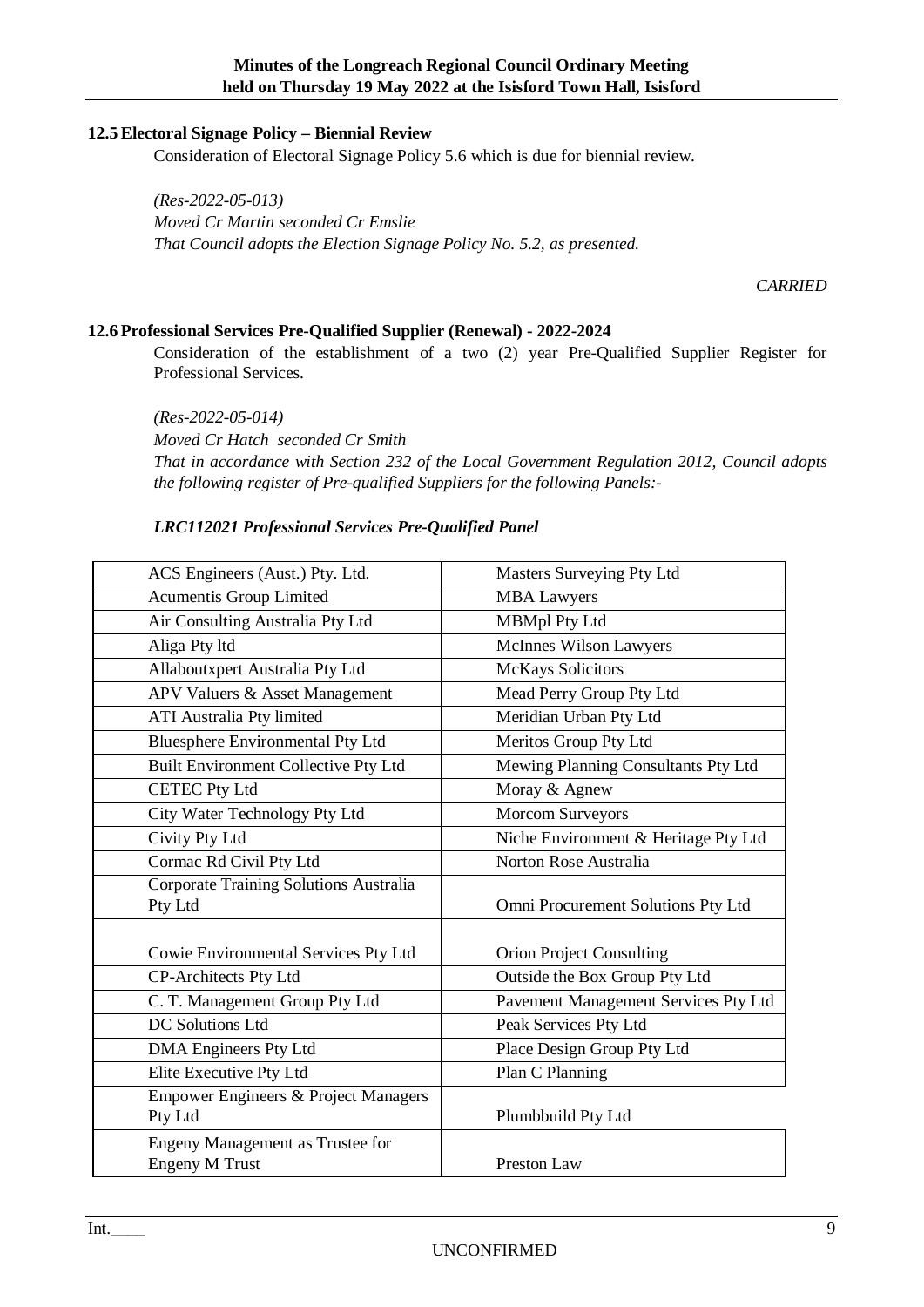| Minutes of the Longreach Regional Council Ordinary Meeting       |
|------------------------------------------------------------------|
| held on Thursday 19 May 2022 at the Isisford Town Hall, Isisford |

| G. W. Clegg & Company Planning &        |                                        |
|-----------------------------------------|----------------------------------------|
| <b>Environment Consultants</b>          | Prizm Engineering Pty Ltd              |
| <b>Gadens Lawyers</b>                   | Projex Partners Pty Ltd                |
| GP One Consulting Pty Ltd               | Proterra Group Pty Ltd                 |
| <b>GWI Pty Ltd</b>                      | PSA Consulting (Australia) Pty Ltd     |
| Hartecs Group Pty Ltd                   | Reel Planning Pty Ltd                  |
| Holding Redlich Lawyers and             |                                        |
| Consultants                             | Rough Plan Pty Ltd                     |
|                                         | Saba Civil Management and              |
| Hunter H20 Holdings Pty Limited         | Consultancy Pty Ltd                    |
| Iamdata.Solutions Pty Ltd               | <b>SEEC Pty Ltd</b>                    |
| <b>IN4 Advisory Pty Ltd</b>             | <b>Sparke Helmore Lawyers</b>          |
| <b>Infinitum Partners Pty Ltd</b>       | Stephen Holliday & Associates          |
| Ionize Pty Ltd                          | The Water & Carbon Group Pty Ltd       |
| Ironbark Sustainability                 | Titan ICT Pty Ltd                      |
| IT Alliance Australia Pty Ltd           | Tonkin Consulting Pty Ltd              |
| JJ Ryan Consulting Pty Ltd              | <b>Tract Consultants Pty Ltd</b>       |
| King & Company Solicitors               | Veris Australia Pty Ltd                |
| Landroc Pty Ltd                         | <b>Watershed Australia</b>             |
| <b>Leading Roles</b>                    | Wild Environmental Consultants Pty Ltd |
| Liquid Pacific ATF Verrall Family Trust | Wilson Architects Pty Ltd              |
| Marsh Pty Ltd T/A AssetVal              | CQ Soil Testing                        |
| Stevenson Engineering Pty Ltd           |                                        |

*CARRIED*

#### <span id="page-10-0"></span>**13 Reception and Consideration of Director Community and Cultural Services Report**

#### <span id="page-10-1"></span>**13.1 Standing matters - Community and Cultural Services Financial Report**

Consideration of the Community and Cultural Services Financial Report as at 30 April 2022. *(Res-2022-05-015) Moved Cr Martin seconded Cr Nunn That Council receive the Community and Cultural Services Financial Report for information.*

*CARRIED*

Adjournment: Council adjourned for morning tea at 10.30am and resumed at 11.04am.

Attendance Michael Williams - Journalist, Longreach Leader left the meeting at 11.04am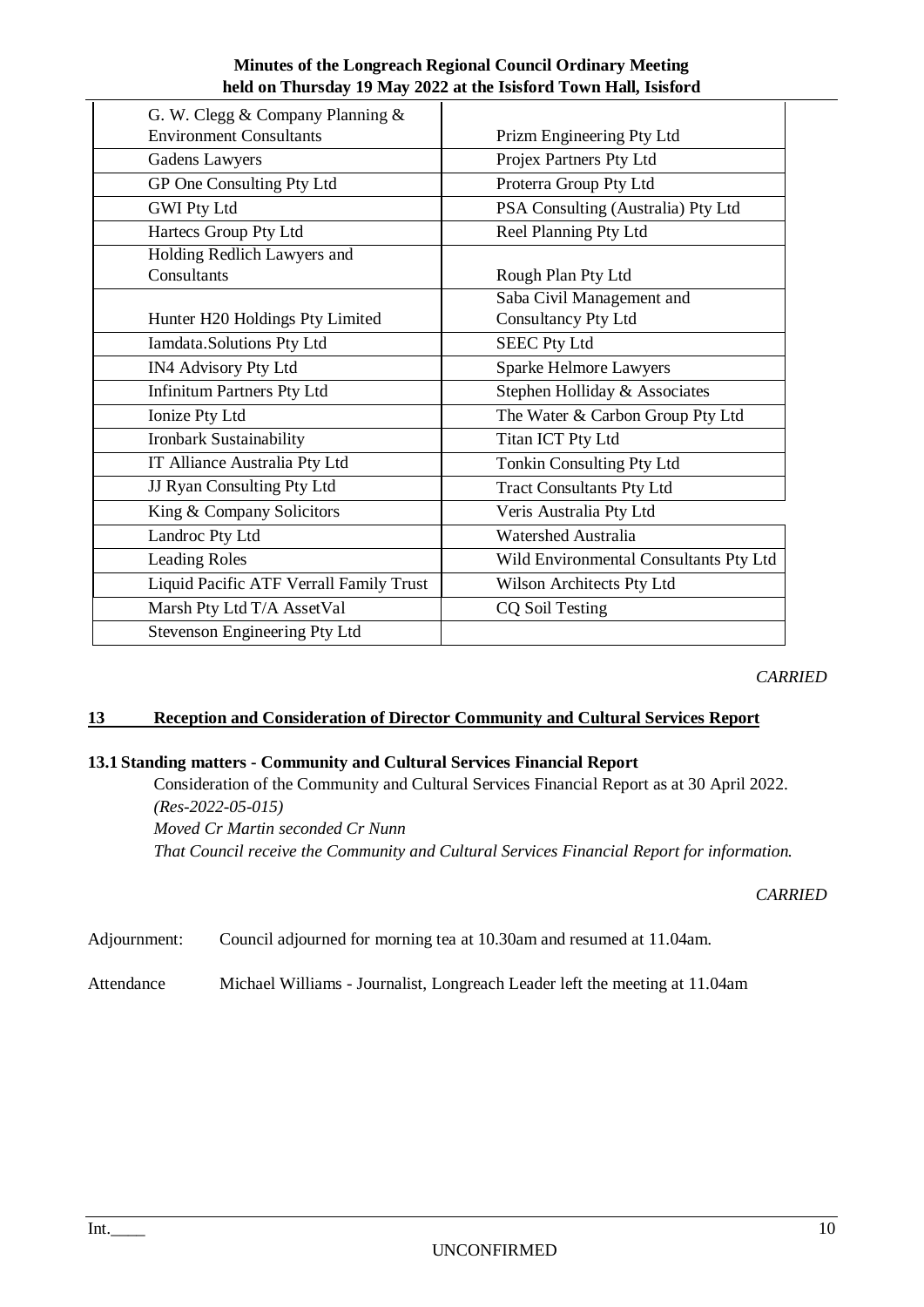#### <span id="page-11-0"></span>**13.2 Community Donations - May 2022**

Consideration of the Community Donations applications received in May in accordance with the Community Donations Policy No. 11.06.

*(Res-2022-05-016)* 

*Moved Cr Nunn seconded Cr Hatch* 

*That Council endorses the allocation of funds from the Community Donations Program as contained in the following table, in accordance with the Community Donations Policy No. 11.06;*

| Organisation/<br><b>Name</b>      | Event/<br><b>Activity</b>            | <b>Grant Requested</b>                          | <b>Grant Approved</b>                           | <b>Conditions of</b><br>approval/<br><b>Payment</b> |
|-----------------------------------|--------------------------------------|-------------------------------------------------|-------------------------------------------------|-----------------------------------------------------|
| Isisford Golf<br>Club Inc         | Isisford Golf<br>Club Open<br>2022   | Financial \$3,890.00<br>Total \$3,890.00        | Financial \$3,890.00<br>Total \$3,890.00        | Nil                                                 |
| Yaraka<br>Gymkhana<br>Association | Yaraka Horse<br>and Bike<br>Gymkhana | <b>Financial \$5,000.00</b><br>Total \$5,000.00 | <b>Financial \$5,000.00</b><br>Total \$5,000.00 | Nil                                                 |
| Longreach<br>Golf Club            | Oueensland<br>Men's<br>Sandgreen     | <b>Financial \$5,000.00</b><br>Total \$5,000.00 | <b>Financial \$5,000.00</b><br>Total \$5,000.00 | Nil                                                 |
|                                   |                                      | <b>TOTAL \$13,890.00</b>                        | \$13,890.00                                     |                                                     |

*CARRIED*

#### <span id="page-11-1"></span>**13.3 Mayoral Donations - May 2022**

Consideration of applications received in accordance with Cr Mayoral Donation Policy 11.02.

*(Res-2022-05-017) Moved Cr Hatch seconded Cr Emslie That Council endorses the allocation of funds from the Mayoral Donation Program, in accordance with Mayoral Donations Policy No. 11.02, as contained in the following table;*

| <b>Organisation/Individual</b> | <b>Event/Project Activity</b>                     | <b>Event Date</b> | <b>Grant Approved</b> |
|--------------------------------|---------------------------------------------------|-------------------|-----------------------|
| Ruby Gilliand                  | 10-12 years Touch Football State<br>Championships | 15-19 June 2022   | \$350.00              |
| Karson Williamson              | 10-12 years Central West District<br>Touch        | 21-22 April 2022  | \$350.00              |
| Karson Williamson              | 10-12 years Touch Football State<br>Championships | 15-19 June 2022   | \$350.00              |
|                                |                                                   | <b>TOTAL</b>      | \$1,050.00            |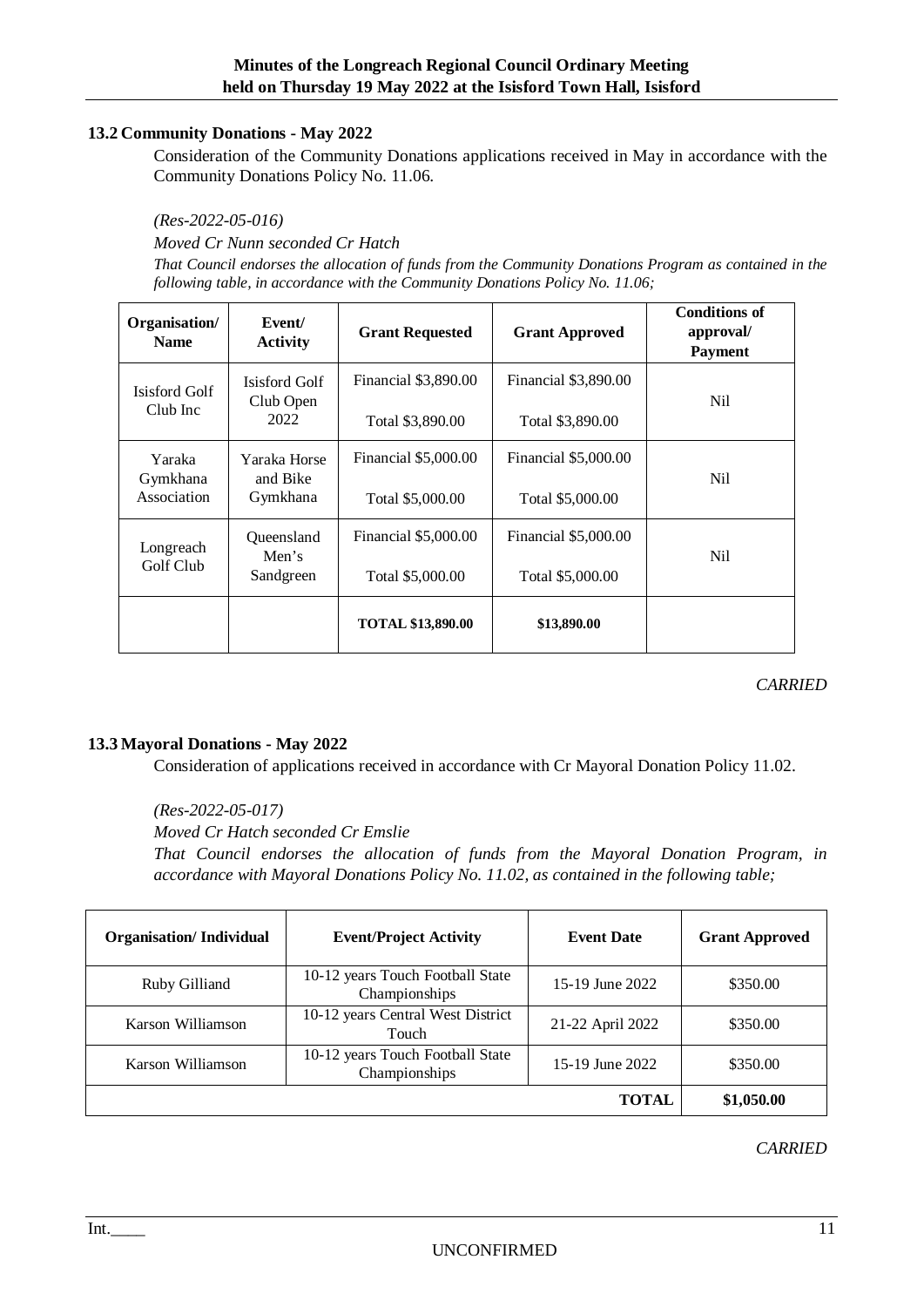#### <span id="page-12-0"></span>**13.4 Sponsorship - May 2022**

Consideration of Sponsorship applications received for the month of May 2022, in accordance with Council's Sponsorship Policy No. 11.07.

*That Council endorses the allocation of funds from the Sponsorship Program as contained in the following table, in accordance with the Sponsorship Policy No 11.07:*

| Organisation          | Event/<br><b>Project</b><br><b>Activity</b> | Event<br>Date        | <b>Grant Recommended</b>                                                                                                                                                                                                                               | <b>Conditions of</b><br>Approval/<br><b>Payment</b> |
|-----------------------|---------------------------------------------|----------------------|--------------------------------------------------------------------------------------------------------------------------------------------------------------------------------------------------------------------------------------------------------|-----------------------------------------------------|
| Somerset<br>Storyfest | Storyfest Out<br>West                       | $28-29$ July<br>2022 | In-Kind<br>Hire of Showgrounds x4 days \$4,100.00<br>Hire of Civic Centre (1 day, 1 day<br>rehearsal) \$978.90, 2x PA System<br>\$189.00, 2x Stage \$630.60, 6x Wheelie<br>Bins \$73.80, 200x Chairs \$500.00, 12x<br>tables \$162.00 Total \$6,634.30 | <b>NIL</b>                                          |
|                       |                                             | <b>TOTAL</b>         | \$6,634.30                                                                                                                                                                                                                                             |                                                     |

*(Res-2022-05-018)* 

*Moved Cr Martin*

*That Council defers the decision for this funding application to the June Council meeting.*

*CARRIED*

## <span id="page-12-1"></span>**13.5 Referral Agency Assessment Application (Alternative Siting Assessment) - 162 Crane Street, Longreach**

Consideration of a Referral Agency Assessment Application for an alternative siting assessment lodged with Council on 9 May 2022, for a shed to be constructed on land located at 162 Crane Street, Longreach and described as Lot 20 on L35718.

#### *(Res-2022-05-019)*

#### *Moved Cr Smith seconded Cr Emslie*

*That pursuant to section 32 and 33 of the Building Act 1975, Planning Act 2016 and schedule 9, table 3 of the Planning Regulations 2017, the shed at 162 Crane Street, Longreach and formally described as Lot 20 on L35718, be approved to be constructed 1 metre from the boundary with the neighbouring property at 164 Crane Street, Longreach. Council makes this decision taking into consideration the applicant's request, the requirements of the town planning scheme and requirements for access to the sewer line for maintenance.*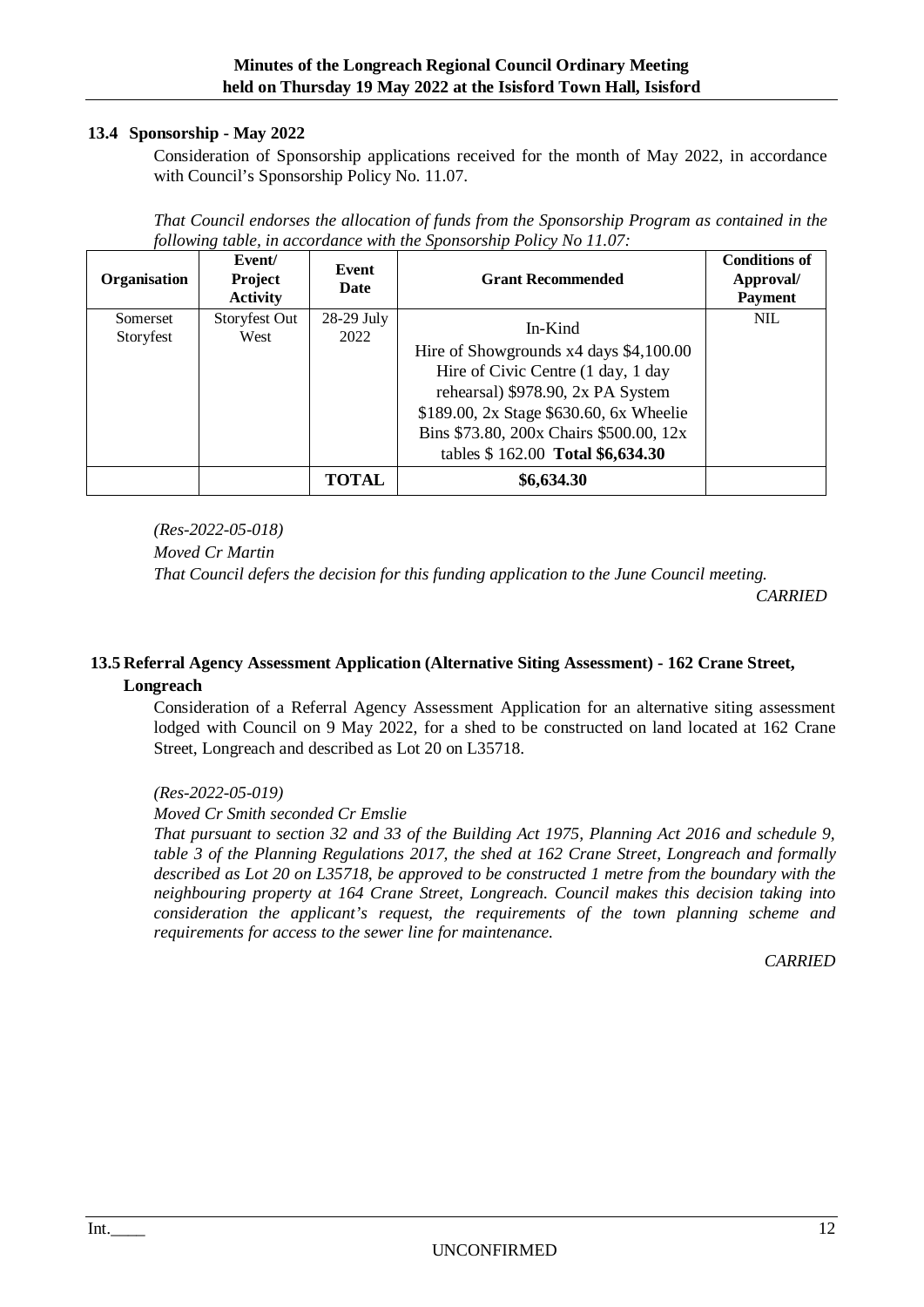#### <span id="page-13-0"></span>**13.6 Retrospective Referral Agency Assessment Application (Alternative Siting Assessment) - 61 Ilfracombe Road, Longreach**

Consideration of a Retrospective Referral Agency Assessment Application for an alternative siting assessment lodged with Council on 3 May 2022, for an open carport which has been constructed on land located at 61 Ilfracombe Road, Longreach and described as Lot 25 on PD218.

#### *Moved Cr Martin seconded Cr Hatch*

*That: pursuant to section 32 and 33 of the Building Act 1975, Planning Act 2016 and schedule 9, table 3 of the Planning Regulations 2017, the constructed open carport at 61 Ilfracombe Road, Longreach and formally described as Lot 25 on PD218, be approved retrospectively, as per the attached site plan and the recommendation from Council's Building Certifier.*

#### *Amendment*

*Moved Cr Smith, Cr Nunn* 

*That the motion be amended to note that the open carport remains an unenclosed open structure for the duration of its life, as closing it in could impede the 'line-of-sight' for pedestrian and vehicular traffic.*

*The amendment was put and was CARRIED*

*The amended motion becomes the substantive motion (Res-2022-05-020)* 

*That* 

- *1. pursuant to section 32 and 33 of the Building Act 1975, Planning Act 2016 and schedule 9, table 3 of the Planning Regulations 2017, the constructed open carport at 61 Ilfracombe Road, Longreach and formally described as Lot 25 on PD218, be approved retrospectively, as per the attached site plan and the recommendation from Council's Building Certifier, and*
- *2. the open carport remains an unenclosed open structure for the duration of its life, as closing it in could impede the 'line-of-sight' for pedestrian and vehicular traffic.*

*CARRIED*

- Attendance: Having declared a conflict of interest in Item 13.7, Cr Martin and Director of Community and Cultural Services, Lisa Young left the meeting at 12.27pm.
- Attendance: Acting Public Facilities Manager, Kristen Grant joined the meeting via teleconference at 12.27pm and departed the meeting at 12.29pm.

#### <span id="page-13-1"></span>**13.7 Fees and Charges - Showgrounds Use (Fitness Groups)**

Consideration of new fees and charges to facilitate fitness groups utilising the Longreach Showgrounds.

*(Res-2022-05-021)* 

*Moved Cr Smith seconded Cr Hatch* 

*That Council adopt the recommended fees and charges, as presented in the report.*

- Attendance: Cr Martin and Director of Community and Cultural Services, Lisa Young re-joined the meeting at 12.29pm
- Adjournment: Council adjourned for lunch at 12.30pm and resumed at 1.09pm.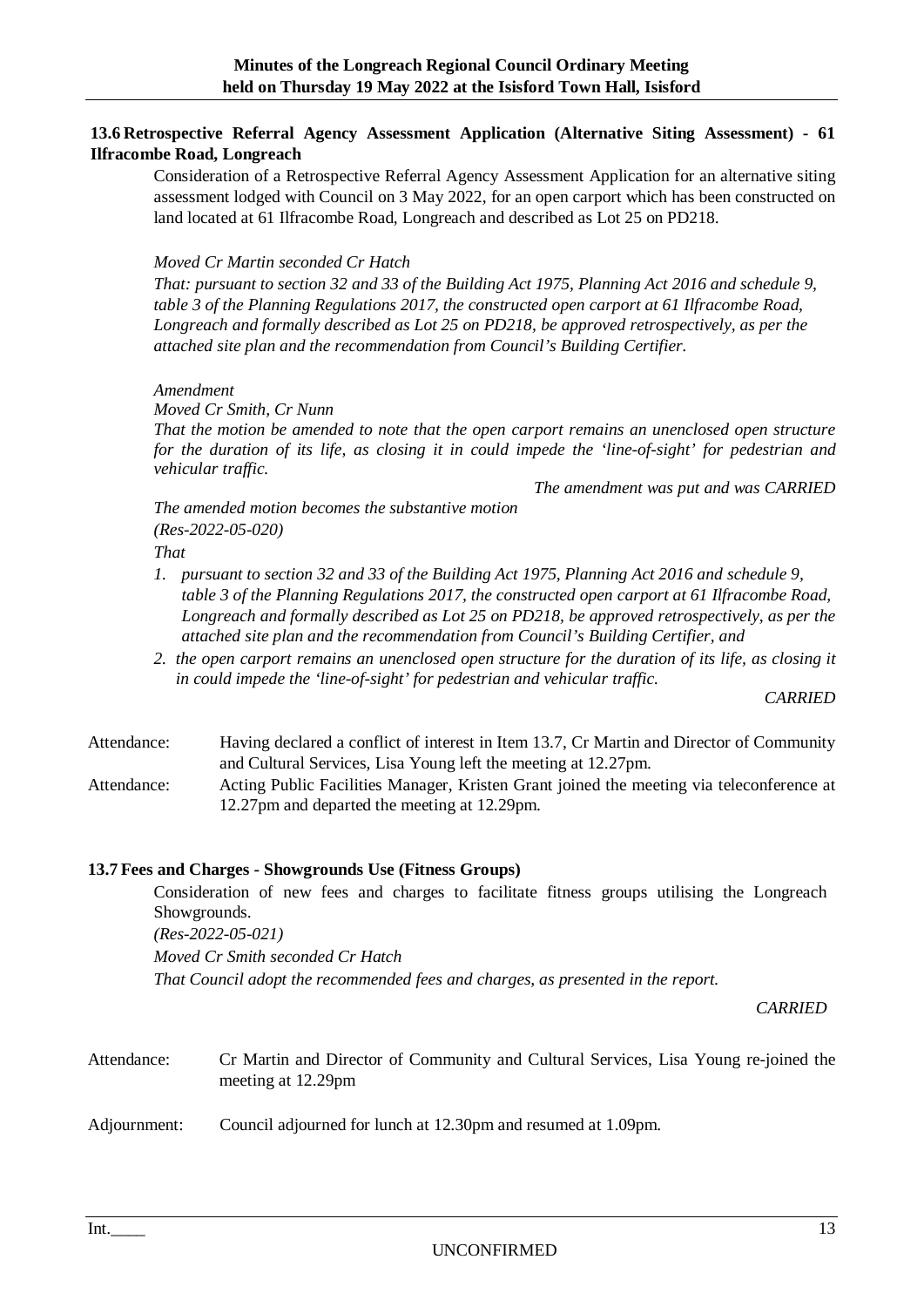#### <span id="page-14-0"></span>**14 Reception and Consideration of Director Infrastructure Services Report**

#### <span id="page-14-1"></span>**14.1 Standing matters - Infrastructure Financial Report**

Consideration of the Infrastructure Financial Report.

*(Res-2022-05-021) Moved Cr Emslie seconded Cr Martin That Council receive the Infrastructure Financial Report for information.*

*CARRIED*

# <span id="page-14-2"></span>**15 Late Items**

Nil

#### <span id="page-14-3"></span>**16 Closed Matters**

#### **Council into Closed Session**

*(Res-2022-05-022)* 

*Moved Cr Emslie seconded Cr Martin*

*That pursuant to section 242J (1) of the Local Government Regulation 2012 the meeting be closed to discuss the following matters, which are considered confidential for the reasons indicated.*

*CARRIED*

#### **Item 16.2 Assessment A336**

*This report is considered confidential in accordance with section 275J(3) (e) of the Local Government Regulation 2012, as it contains information relating to: legal advice obtained by the council or legal proceedings involving the council.*

Attendance: The Executive Leadership team left the meeting at 1.15pm for the closed confidential item 16.2 Assessment A336

#### **Council out of Closed Session**

*(Res-2022-05-023) Moved Cr Martin seconded Cr Hatch That Council move out of Closed Session to vote on Item 16.2*

*CARRIED*

Attendance: The Executive Leadership returned to the meeting at 1.52pm.

#### <span id="page-14-4"></span>**16.2 Assessment A336**

Consideration of progress regarding a claim in relation to assessment A336. *(Res-2022-05-025) Moved Cr Nunn seconded Cr Martin That Council endorse Option A as described and agreed in the Confidential Report on the matter of the site clean-up as it pertains to Assessment A336*.